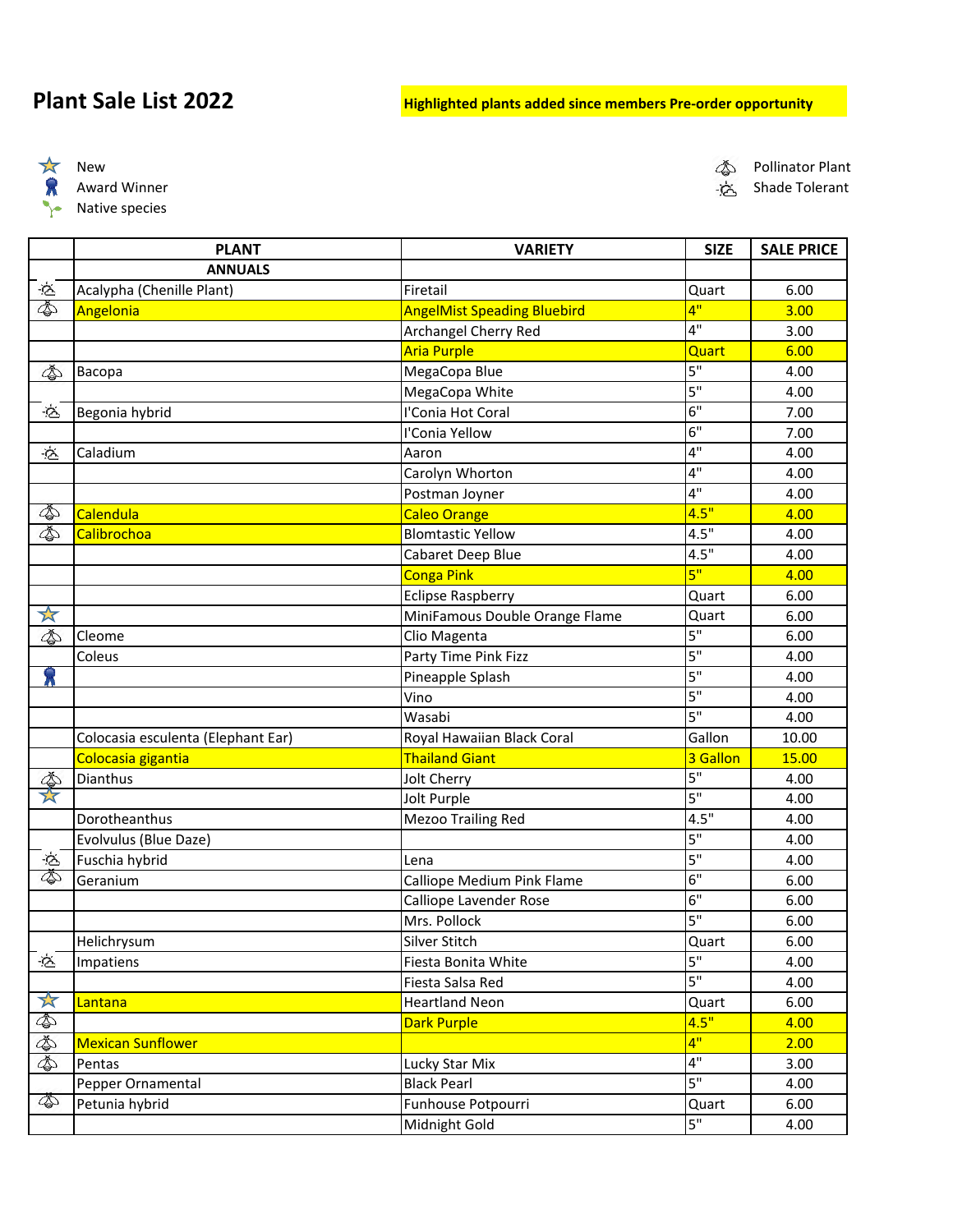|                    |                                        | Phantom                               | 5"               | 4.00           |
|--------------------|----------------------------------------|---------------------------------------|------------------|----------------|
|                    | Sanvitalia (Creeping Zinnia)           | <b>Sunvy Trailing</b>                 | 4.5"             | 4.00           |
|                    | Scaevola (Fan Flower)                  | <b>Blue Fan</b>                       | 4"               | 3.00           |
|                    | Setcreasea (Purple Heart)              |                                       | 4"               | 3.00           |
|                    | <b>Strobilianthes (Persian Shield)</b> |                                       | 5"               | 4.00           |
|                    | Torenia                                | Summer Wave Large Amethyst            | Quart            | 6.00           |
|                    |                                        | Summer Wave Large Violet              | Quart            | 6.00           |
|                    | Thunbergia (Black-Eyed Susan Vine)     | Sunny Arizona Glow                    | 10"              | 14.00          |
|                    |                                        | Sunny Lemon Star                      | 10"              | 14.00          |
|                    | Verbena                                | <b>EnduraScape Pink Fizz</b>          | 5"               | 4.00           |
|                    | Vinca                                  | <b>Tattoo Black Cherry</b>            | 4"               | 3.00           |
|                    |                                        | Tatoo Papaya                          | 4"               | 3.00           |
| ⚠                  | Zinnia                                 | Profusion Cherry Bicolor              | 4"               | 3.00           |
|                    |                                        | <b>Profusion Red</b>                  | 4"               | 3.00           |
|                    |                                        | <b>Profusion Yellow</b>               | 4"               | 3.00           |
|                    |                                        | Zesty Mix                             | 4"               | 3.00           |
|                    | <b>PERENNIALS</b>                      |                                       |                  |                |
| 的                  | <b>Agastache (Hummingbird Mint)</b>    | <b>Peachie Keen</b>                   | Gallon           | 10.00          |
|                    |                                        | <b>Kudos Coral</b>                    | Gallon           | 10.00          |
| ¢                  | Alcea rosea (Hollyhock)                | Chater's Double Mix                   | Quart            | 5.00           |
| $\hat{\mathbf{x}}$ | Allium                                 | Millenium                             | Gallon           | 9.00           |
| ٨                  | Amsonia hybrid                         | <b>Blue Ice</b>                       | Gallon           | 9.00           |
|                    | Amsonia hubrichtii                     |                                       | Gallon           | 9.00           |
| X                  | Artemisia                              | <b>Silver Mound</b>                   | Gallon           | 9.00           |
| ∿∽                 | Asclepias incarnata (Swamp Milkweed)   |                                       | Gallon           | 9.00           |
|                    |                                        | Cinderella                            | Gallon           | 9.00           |
| $\tilde{\infty}$   | <b>Astilbe</b>                         | <b>Amber Moon</b>                     | Gallon           | 9.00           |
|                    |                                        | <b>Bridal Veil</b>                    | Gallon           | 9.00           |
|                    |                                        | Chocolate Shogun                      | Gallon           | 10.00          |
|                    |                                        | Fanal                                 | Gallon           | 9.00           |
| 美                  | Baptisia australis                     |                                       | Gallon           | 9.00           |
| ¢                  | <b>Baptisia hybrid</b>                 | <b>Grape Taffy</b>                    | Gallon           | 9.00           |
|                    |                                        | <b>Solar Flare Prairieblues</b>       | Gallon           | 10.00          |
|                    | Bergenia                               | <b>Pink Dragonfly</b>                 | Gallon           | 10.00          |
| 必.                 | Brunnera                               | <b>Jack Frost</b>                     | Gallon           | <b>10.00</b>   |
|                    | Chelone glabra (White Turtlehead)      |                                       | Gallon           | 9.00           |
|                    | <b>Clematis</b>                        | <b>Jackmanii</b>                      | Gallon           | 15.00          |
|                    |                                        | <b>Nelly Moser</b>                    | Gallon           | 15.00          |
|                    | <b>Coreopsis</b>                       | <b>Desert Coral</b>                   | Gallon           | 10.00          |
|                    | <b>Delphinium</b>                      | <b>Mini Stars</b>                     | Gallon           | 10.00          |
| ¢                  | <b>Dianthus</b>                        | <b>Fruit Punch Cranberry Cocktail</b> | Gallon           | 10.00          |
|                    |                                        | Paint the Town Red                    | Gallon           | 9.00           |
|                    |                                        | <b>Pretty Poppers Electric Red</b>    | Gallon           | 10.00          |
| さ                  | Dicentra formosa                       | Luxurient                             | Gallon           | 10.00          |
|                    | Echinacea                              | Cheyenne Spirit                       | Quart            | 6.00           |
|                    |                                        | Magnus                                | Gallon           | 9.00           |
|                    |                                        |                                       | Gallon           | 9.00           |
|                    |                                        | Hot Papaya<br>Ruby Star               | Gallon           | 9.00           |
| Ġ                  | <b>Ferns</b>                           |                                       |                  |                |
| ∿∽                 |                                        | Eastern Wood                          | Gallon           | 10.00          |
|                    |                                        |                                       |                  |                |
|                    |                                        |                                       |                  |                |
|                    |                                        | Fortune's Holly<br>Japanese Painted   | Gallon<br>Gallon | 10.00<br>10.00 |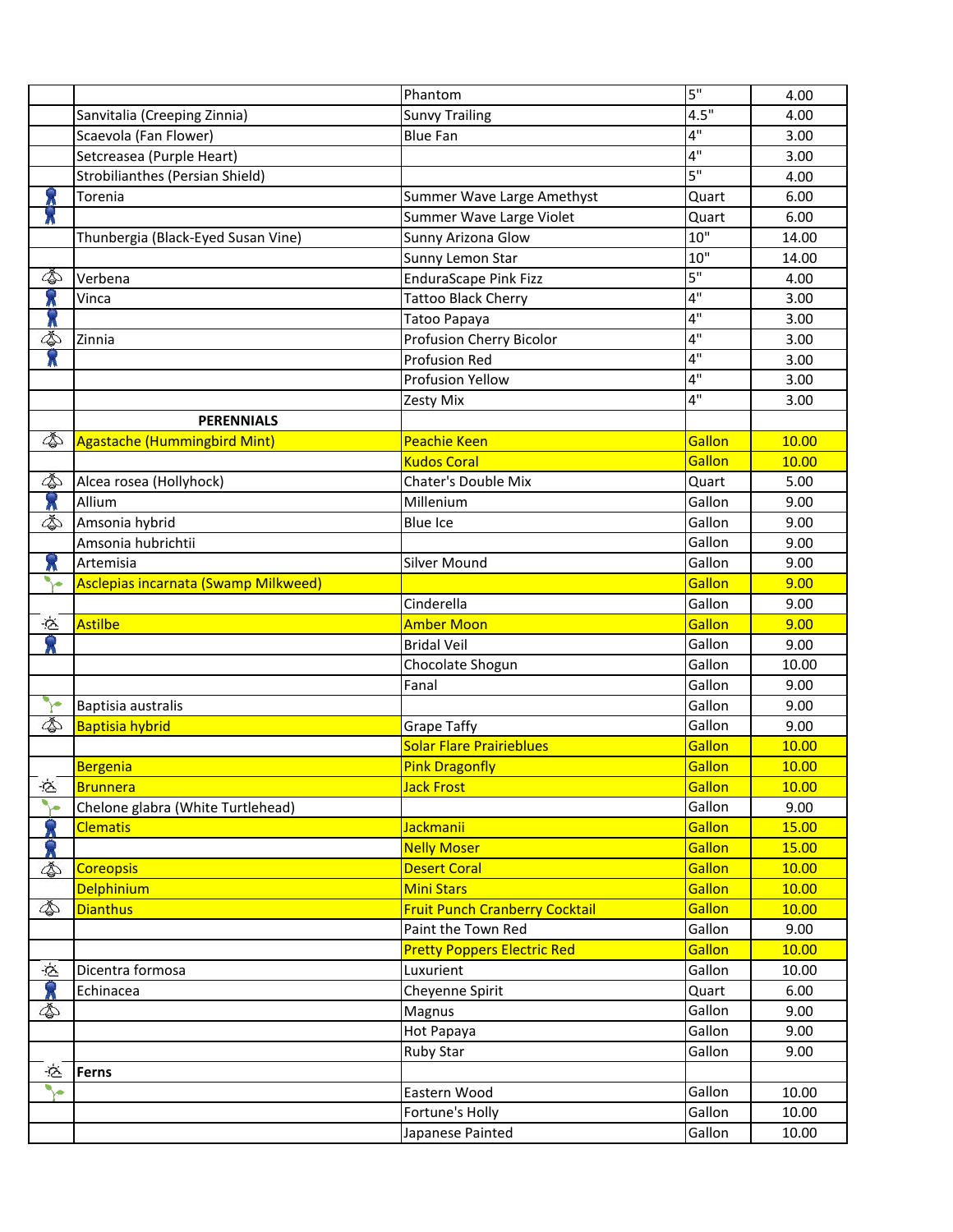|                      |                                      | Ostrich                          | Gallon   | 10.00 |
|----------------------|--------------------------------------|----------------------------------|----------|-------|
|                      |                                      | Tassel                           | Gallon   | 10.00 |
|                      | <b>Grasses</b>                       |                                  |          |       |
|                      | Carex appalachia (Appalachian Sedge) |                                  | Gallon   | 8.00  |
| ٧e                   | Schizachyrium (Little Bluestem)      | The Blues                        | Gallon   | 9.00  |
|                      |                                      |                                  |          |       |
| Х                    | <b>Heliopsis</b>                     | Tuscan Sun                       | Gallon   | 10.00 |
| -Ġ                   | Heuchera                             | <b>Berry Smoothie</b>            | Gallon   | 10.00 |
| R                    |                                      | <b>Black Pearl</b>               | Gallon   | 10.00 |
|                      |                                      | <b>Blondie</b>                   | Gallon   | 10.00 |
|                      |                                      | <b>Forever Purple</b>            | Gallon   | 10.00 |
|                      |                                      | Lemon Love                       | Gallon   | 10.00 |
|                      |                                      | <b>Peach Flambe</b>              | Gallon   | 10.00 |
|                      | <b>Hibiscus</b>                      | Cherry Choco Latte               | Gallon   | 10.00 |
|                      |                                      | <b>French Vanilla</b>            | 3 Gallon | 20.00 |
| X                    |                                      | <b>Holy Grail</b>                | Gallon   | 10.00 |
| 它                    | Hosta                                | <b>Blue Ivory</b>                | Gallon   | 10.00 |
|                      |                                      | Designer Genes                   | Gallon   | 10.00 |
|                      |                                      | Diamond Lake                     | Gallon   | 10.00 |
|                      |                                      | <b>Etched Glass</b>              | Gallon   | 10.00 |
|                      |                                      | Fire and Ice                     | Gallon   | 10.00 |
|                      |                                      | Miniskirt                        | Gallon   | 10.00 |
|                      | Iberis (Candytuft)                   | Alexander's White                | Quart    | 6.00  |
| $\blacktriangledown$ | <b>Iris</b>                          | <b>Blue Flag</b>                 | 3 Gallon | 6.00  |
|                      | Kniphofia (Red Hot Poker/Torch Lily) | Papaya Popsicle                  | Gallon   | 10.00 |
| ¢                    | Lavender                             | Phenomenal                       | Gallon   | 9.00  |
| ☆                    | Leucanthemum (Shasta Daisy)          | <b>White Lion</b>                | Gallon   | 10.00 |
|                      | Lithodora                            | Grace Ward                       | Gallon   | 9.00  |
| ┡                    | Lobelia cardinalis (Cardinal Flower) | <b>Black Truffle</b>             | Gallon   | 9.00  |
| 的                    | Lychnis                              | Petit Henri                      | Gallon   | 9.00  |
| 4                    | Monarda (Bee Balm)                   | <b>Bee Happy</b>                 | Gallon   | 9.00  |
|                      |                                      | <b>Bubble Gum Blast</b>          | Gallon   | 10.00 |
| 斗                    |                                      | <b>Leading Lady Pink</b>         | Gallon   | 10.00 |
|                      | Nepeta (Catmint)                     | Cat's Pajamas                    | Gallon   | 9.00  |
| $\frac{1}{\sqrt{2}}$ |                                      | <b>Picture Purrfect</b>          | Gallon   | 10.00 |
| <b>₿</b>             | Penstemon                            | <b>Cha Cha Cherry</b>            | Gallon   | 10.00 |
|                      |                                      | Cha Cha Hot Pink                 | Gallon   | 10.00 |
| ¢                    | Paeonia                              | <b>Karl Rosenfeld</b>            | 3 Gallon | 22.00 |
|                      |                                      | <b>Red Charm</b>                 | 3 Gallon | 22.00 |
|                      |                                      | Sarah Bernhardt                  | 3 Gallon | 22.00 |
|                      | Phlox hybrid                         | Fashionably Early Flamingo       | Gallon   | 9.00  |
|                      | Phlox paniculata                     | <b>Glamour Girl</b>              | Gallon   | 9.00  |
| $\hat{\mathbf{z}}$   |                                      | <b>Luminary Opalescence</b>      | Gallon   | 10.00 |
|                      |                                      | <b>Luminary Ultraviolet</b>      | Gallon   | 10.00 |
| ¢                    | Prunella grandiflora (Self-Heal)     | <b>Bella Blue</b>                | Quart    | 6.00  |
|                      | Polygonatum (Solomon's Seal)         | Variegatum                       | Gallon   | 9.00  |
| 心                    | <b>Pulmonaria (Lungwort)</b>         | <b>Silver Bouquet</b>            | Gallon   | 10.00 |
|                      |                                      | Trevi Fountain                   | Gallon   | 10.00 |
| ╲                    | Pycnanthemum muticum (Mountain Mint) |                                  | Gallon   | 8.00  |
| $\bullet$            | Sedum                                | <b>Rock 'N Low Boogie Woogie</b> | Gallon   | 10.00 |
| 4                    | Silene dioica (Red Campion)          | Clifford Moor                    | Quart    | 6.00  |
|                      | Sisyrinchium (Blue Eyed Grass)       | Lucerne                          | Quart    | 6.00  |